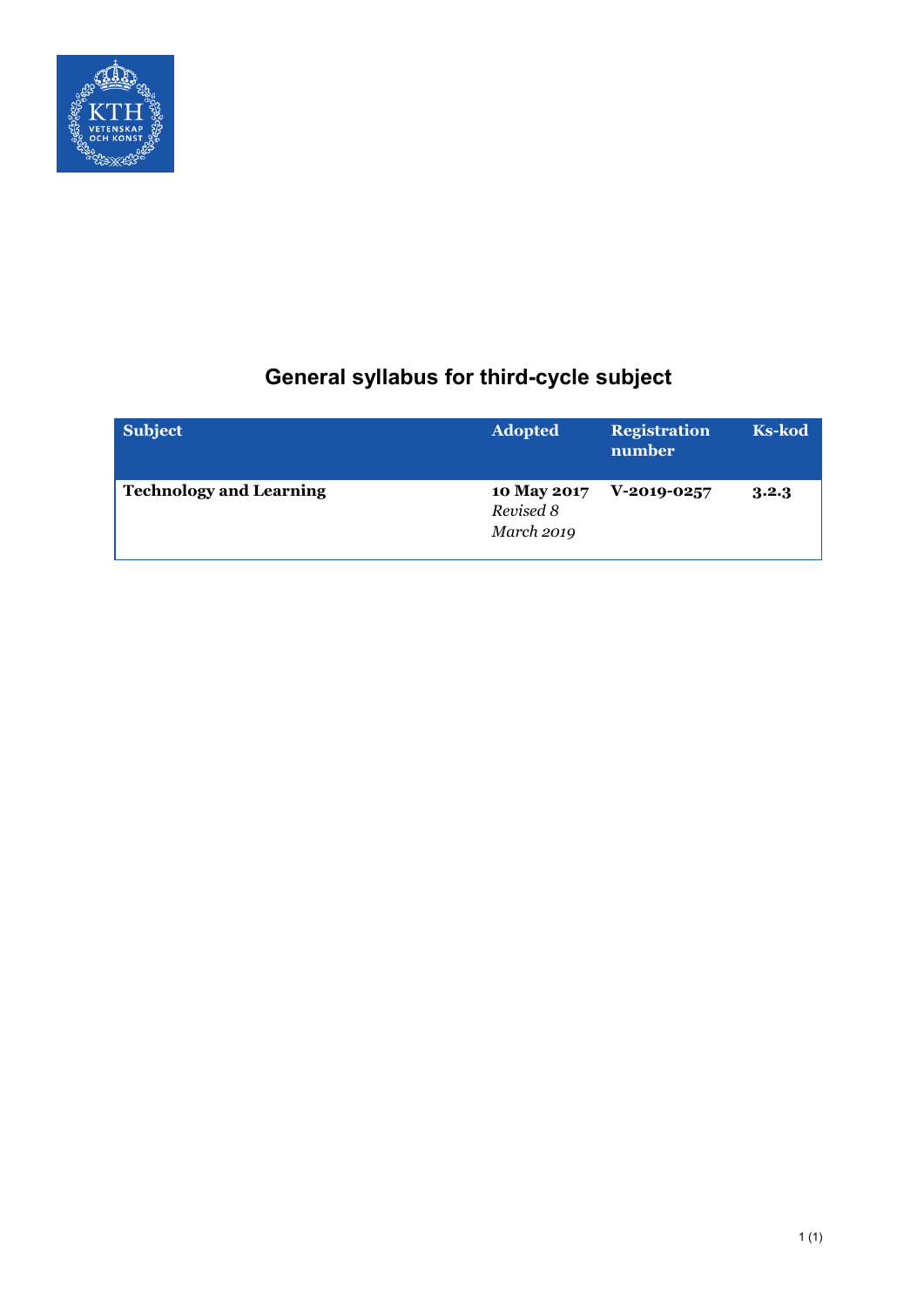## **General syllabus**

## *Established by the Faculty Council/Education Committee: 10/05/2017*

*Revised: 08/03/2019*

## **The name of the subject in Swedish and translated into English**

*Also indicated whether the subject has any specialisations.*

Teknik och lärande (Technology and Learning)

The subject has no specialisations.

## **Subject description Main content of the programme**

The subject is included in the third-cycle programme in Education and Communication Studies.

Technology and Learning is a cross-disciplinary, practice-- and policy-related subject. Research methods, theories and empirical approaches are based on traditions and perspectives from the humanities, social sciences as well as from engineering and natural sciences. The subject comprises conditions for learning and communication, processes of learning, teaching and communication, as well as results and effects of learning and communication within Engineering Sciences. Important research areas include technology education, engineering education, learning, design and technology, policy, management and change processes, teaching and learning within professional education and the importance of technology in society.

## Doctoral education structure

The doctoral education consists of a course component and a dissertation/thesis component. Courses may consist of activities such as lectures, literature studies and problem-solving, as well as active participation in seminars and conferences. Courses can be attended at KTH or at other Swedish or foreign research institutes. During the doctoral education, the doctoral student is required to participate in third-cycle seminars in the subject, which includes students regularly presenting their own texts. The doctoral student must also participate in national and international conferences and research networks within his/her research field.

The doctoral education is led by a main supervisor together with at least one assistant supervisor, in accordance with the individual study plan. The courses (of which one is a compulsory course comprising 10 HE credits) are to be completed as agreed by the student and the principal supervisor in the individual study plan. The doctoral student's individual study plan must be adapted to his/her prior knowledge and to the focus of the dissertation/thesis. The doctoral student's progress must be assessed at least once per year in conjunction with the review of the individual study plan that is to be done by the doctoral student and the principal supervisor. The principal supervisor is responsible for the individual study plan being established and revised at appropriate points in time. The study plan is adopted by the director of third-cycle studies.

## **Indented learning outcomes of Doctoral Education based on the Higher Education Ordinance, Annex 2, Qualifications Ordinance.**

*The doctoral student's individual study plan must be designed to guarantee the possibility of attaining the qualitative targets in the Higher Education Ordinance and KTH's objectives. Attainment shall be evaluated for each individual doctoral student. This shall be done annually by monitoring the individual study plan. The latter shall comment on progression vis-à-vis the*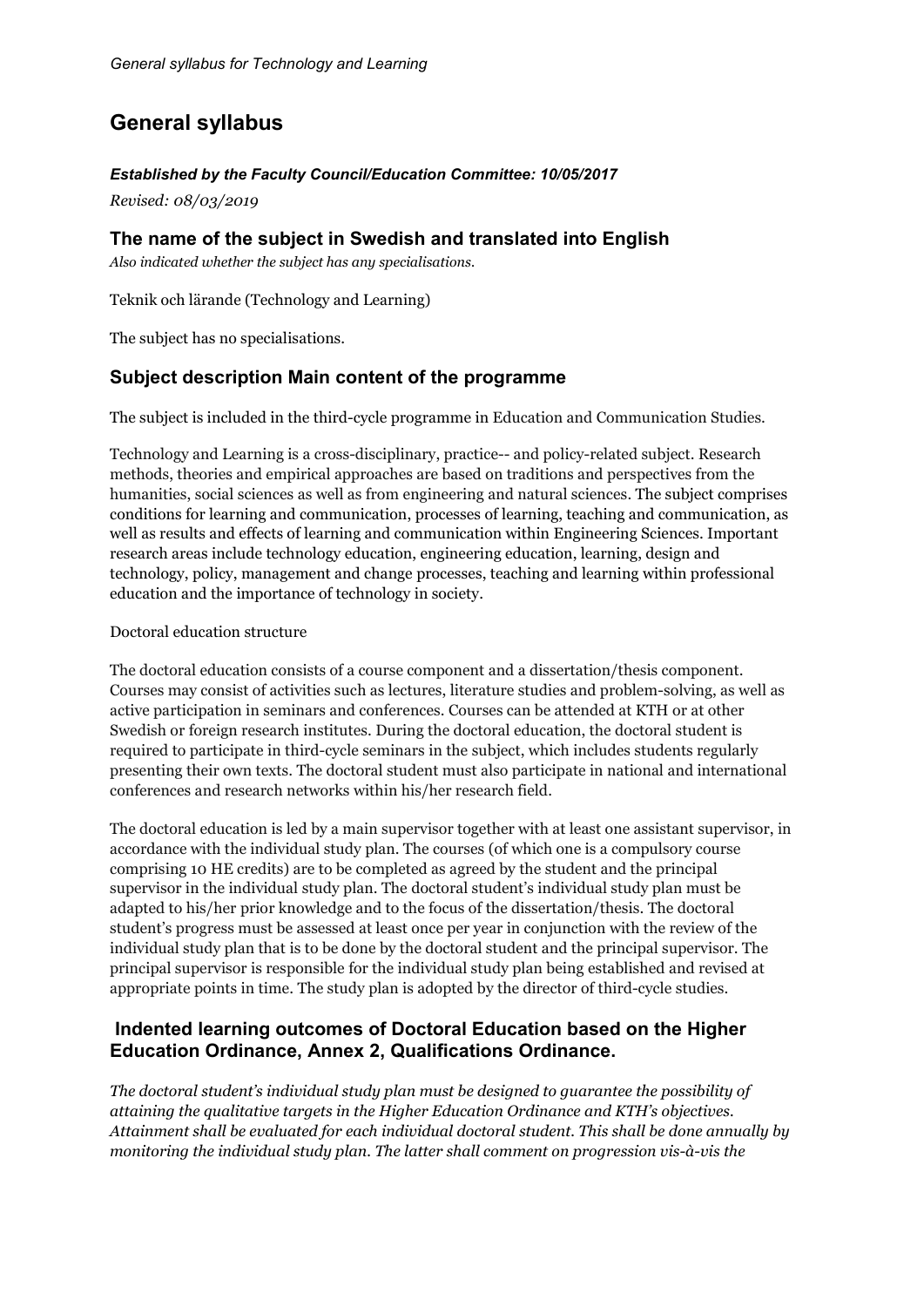*objectives based on the courses and student's thesis work. Other activities, such as supervision and external activities in line with education and public outreach shall also be factored into this.*

*State the elements in the doctoral education for promoting goal attainment. Other details are to be given in an appendix to the subject's study plan.*

#### *Knowledge and understanding*

*For a Degree of Doctor, the doctoral student must*

*- demonstrate broad knowledge within and a systematic understanding of the research area as well as deep and up-to-date specialist knowledge within a defined part of the research area, and - demonstrate familiarity with scientific methodology in general and with the methods of the specific research area in particular.*

The overarching intended learning outcomes "knowledge and understanding" are attained primarily through participation in courses and one's own supervised research, especially in writing articles and a thesis.

## *Skills and abilities, including communication ability*

*For a Degree of Doctor, the doctoral student must*

*- demonstrate skills in scientific analysis and synthesis and ability to independently and critically consider and assess new and complex phenomena, questions and situations,*

*- demonstrate ability to critically, independently, creatively and with scientific meticulousness identify and formulate questions as well as plan and conduct research and other qualified tasks using adequate methods within given time frames and review and evaluate such work,*

*- write a thesis to demonstrate their ability to make significant contributions to knowledge development through their own research,*

*- demonstrate ability in both national and international contexts, verbally and in writing, to confidently present and discuss research and research findings in dialogue with the scientific community and society in general.*

*- demonstrate an ability to identify needs for further knowledge, and*

*- demonstrate ability, both in research and education and in other qualified professional contexts, to contribute to society's development and support the learning of others*.

The overarching intended learning outcomes "competence and skills" are attained primarily through thesis work, but with support in the courses. Herein is included training in reading, understanding and criticising scientific texts and in arguing for or against findings and standpoints, both one's own and those of others. Communicating and discussing results to different target groups is specifically practiced in the recommended courses:

LS3107 Communicating Research beyond the Academy LS3104 Visualize your Science

and at presentations given at conferences and internal seminars. Planning and conducting research tasks within given time frames is achieved primarily through work on the thesis.

#### *Judgement and approach*

*For a Degree of Doctor, the doctoral student must*

*- demonstrate intellectual independence and scientific integrity as well as the ability to make ethical research assessments, and*

*- demonstrate a profound insight into the possibilities and limitations of the discipline, its societal role and the responsibility people bear for how it is used.*

The overarching intended learning outcomes "judgement and approach" are attained in collegial contexts, such as seminars and conferences, and in courses and thesis work. Doctoral students are also recommended to take a course on research ethics. Intellectual independence is trained and assessed both through article publication and during the thesis work.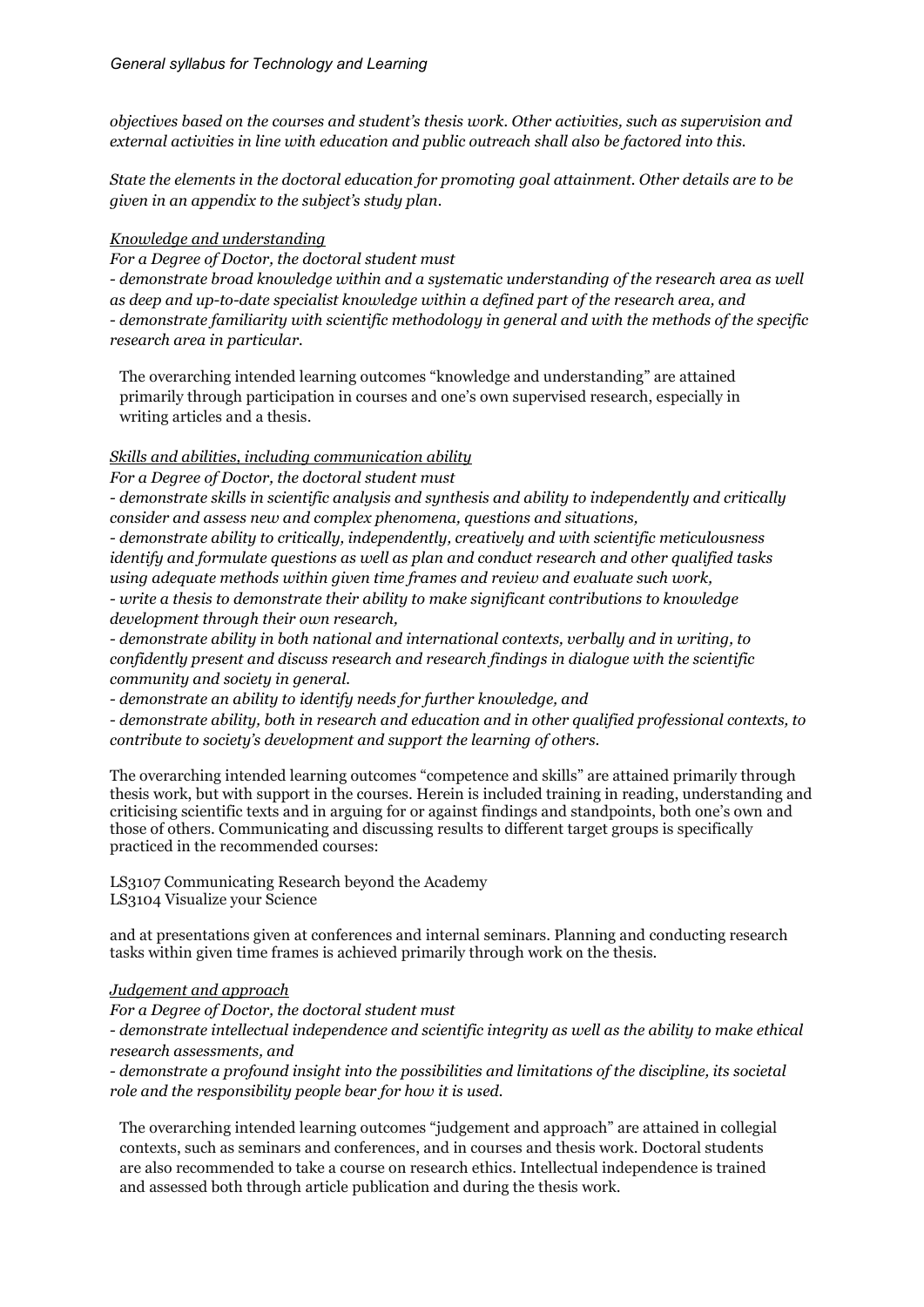*Sustainable development*

*For a Degree of Doctor, the doctoral student must - demonstrate knowledge of, and an ability to make relevant environmental and ethical assessments in order to be able to contribute to sustainable societal development.*

The overall objectives of "environmental and ethical assessments" are attained in collegial contexts, such as seminars and scientific discussions as well as in courses and thesis work. Doctoral students are especially recommended to take courses on research ethics and sustainable development.

## **Specific entry requirements**

*Subject knowledge requirements and any language requirements are specified here*

The subject is cross-disciplinary and it is possible for students to have a background in different subjects. To be admitted to the third-cycle education within Technology and Learning, the applicant must have passed courses resulting in at least 60 higher education credits at minimum second-cycle level within subjects deemed directly relevant to the chosen focus of their thesis. These entry requirements can also be considered fulfilled by an applicant who has acquired essentially the equivalent knowledge in a different order.

Doctoral students are also expected to read and write scientific English proficiently and to speak English fluently.

## **Selection rules**

Selection for third-cycle education is based on assessed ability to assimilate such education. The ability assessment is primarily based on having passed courses and programmes that satisfy the entry requirements. Particular consideration is given to the following:

- 1. Knowledge and skills relevant for thesis work and the subject. These can be demonstrated via attached documents and, potentially, an interview.
- 2. Assessed ability to work independently
	- a. Ability to formulate and tackle scientific problems.
	- b. Ability to communicate well in speech and writing.
	- c. Maturity, judgement and ability to analyse critically and independently

The assessment may be based, for example, on the degree projects, a Master's thesis or equivalent, and discussion of these at a possible interview.

3. Other experience relevant for third-cycle education, e.g. professional experience.

## **Contents and examination of course element**

The courses are to be taken as agreed by the doctoral student and the principal supervisor in the individual study plan. For a Degree of Licentiate, students are recommended to study the compulsory course for the Degree of Doctor. The compulsory course can be replaced by comparable courses following the recommendation of the programme coordinator and the approval of the director of third-cycle studies.

Compulsory course (for the Degree of Doctor):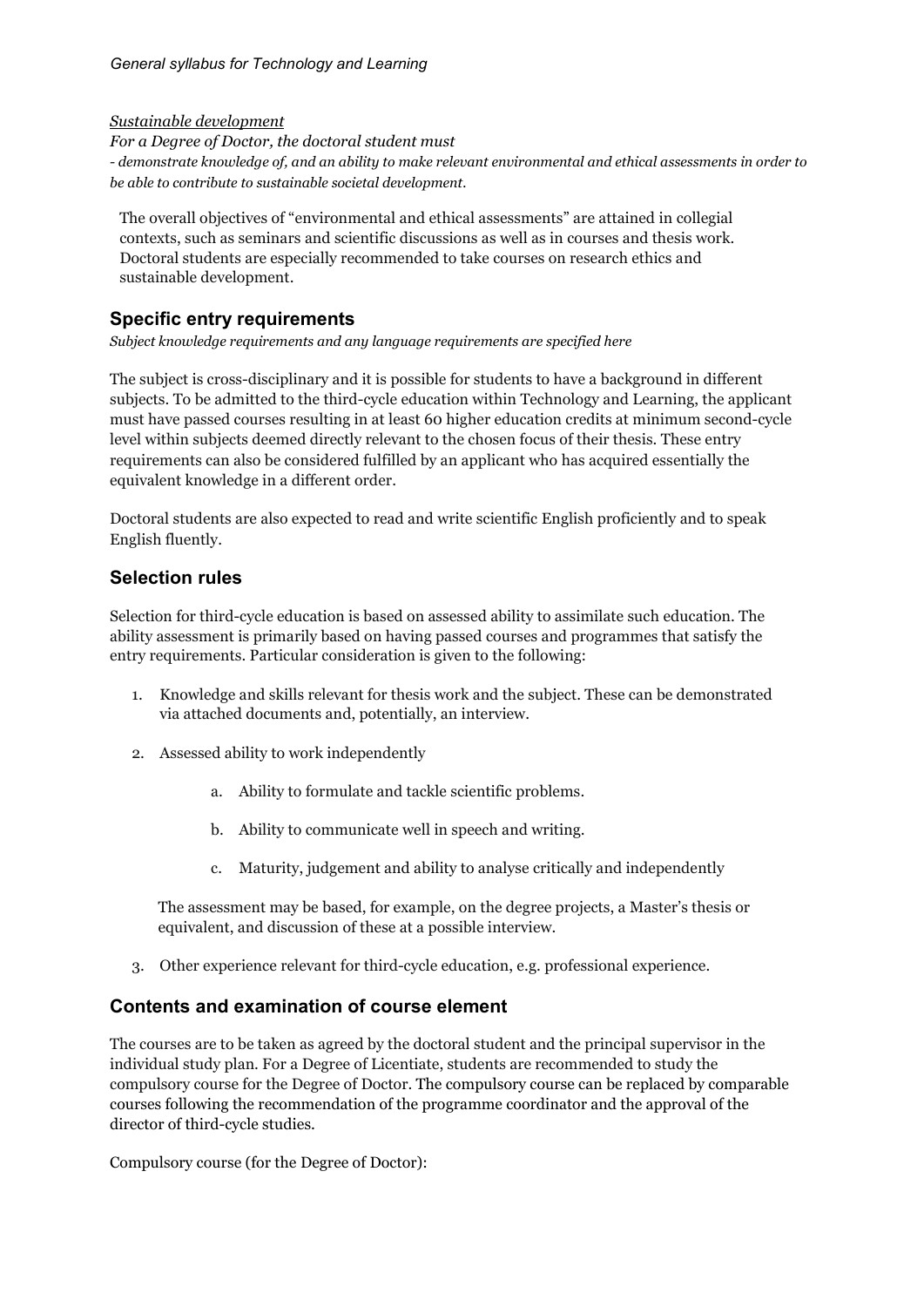LF3011 Introduction to Research Methods in Technology and Learning 10 credits

Recommended advanced courses

LF3002 Theory, Methods and History of Technology and Engineering Sciences 7.5 credits LF3004 Literature Course; Education and Communication in Technology Sciences 7.5 credits Can also be taken as a complementary course. LF3005 Literature Course; Education and Communication in Technology Sciences, I 3.0 credits Can also be taken as a complementary course. LF3007 Theoretical Perspectives on Learning 7.5 credits LF3009 Literature Course Research Seminars before dissertation 7.5 credits

Recommended courses relating to research skills

LF3008 Interview as Qualitative Research Method 4.5 credits LF3001 Writing a Successful Grant Proposal in Learning 7.5 credits 1N5115 Introduction to Research Ethics 3.0 credits DS3102 Writing Scientific Articles 5.0 credits LS3107 Communicating Research beyond the Academy 5 credits LS3104 Visualize your Science 4.0 credits

Recommended complementary courses

LF3003 Literature Course; Education and Communication in Technology Sciences, A 7.5 credits LF3006 Literature Course; Research Seminars at ECE 7.5 credits LH3000 Basic Communication and Teaching 3.0 credits

## **Qualification requirements**

#### **Degree of Doctor**

*A Degree of Doctor comprises 240 credits. At least 120 credits must consist of the doctoral thesis.*

Thesis

*Quality requirements and possible other requirements for the thesis.*

The thesis is a compulsory part of the third-cycle education. This part of the education aims to allow the doctoral student to develop the ability to make independent contributions to research and an ability for scientific cooperation, inside and outside their own subject. The thesis must contain new research results that the doctoral student has developed independently or in collaboration with others. The scientific main results must meet the quality requirements for publication in internationally recognised peer-reviewed journals (or equivalent). The doctoral student's contribution to the texts with multiple authors included in the thesis must be distinguishable.

The doctoral thesis must normally be written in English. It must normally be designed as an aggregation of scientific articles, along with a separately written summary. A doctoral thesis must contain enough material for at least four regular articles that can be published in internationally recognised peer-reviewed journals. The doctoral thesis can be based on an earlier licentiate dissertation.

The Degree of Licentiate can be completed as part of the Degree of Doctor. Courses and dissertation work included in the licentiate degree may also be counted towards a Degree of Doctor.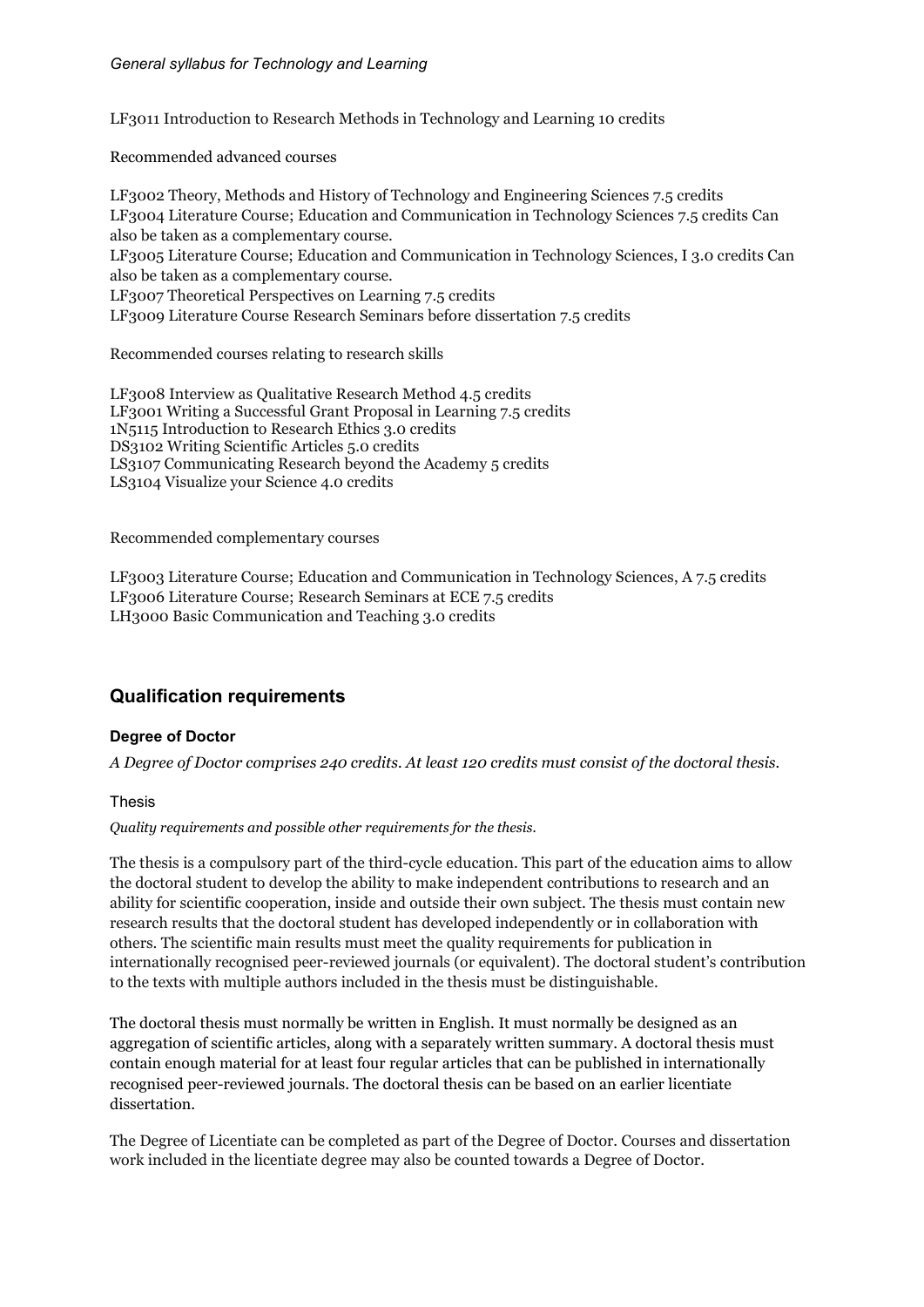#### Courses

A Degree of Doctor requires 90 HE credits obtained through courses.

## **Degree of Licentiate**

*A Degree of Licentiate comprises at least 120 credits. At least 60 credits must consist of the dissertation.*

#### **Dissertation**

*Quality requirements and possible other requirements for the dissertation.*

The dissertation is a compulsory part of the third-cycle education. This part of the education aims to allow the doctoral student to develop the ability to make independent contributions to research and an ability for scientific cooperation, inside and outside their own subject. The dissertation must contain new research results that the doctoral student has developed independently or in collaboration with others. The scientific main results must meet the quality requirements for publication in internationally recognised peer-reviewed journals (or equivalent). The doctoral student's contribution to the texts with multiple authors included in the dissertation must be distinguishable.

The licentiate dissertation must normally be written in English. It must normally be designed as an aggregation of scientific articles, along with a separately written summary. A licentiate dissertation must contain enough material for at least two regular articles that can be published in internationally recognised peer-reviewed journals.

## Courses

A Degree of Licentiate requires 45 credits obtained through courses.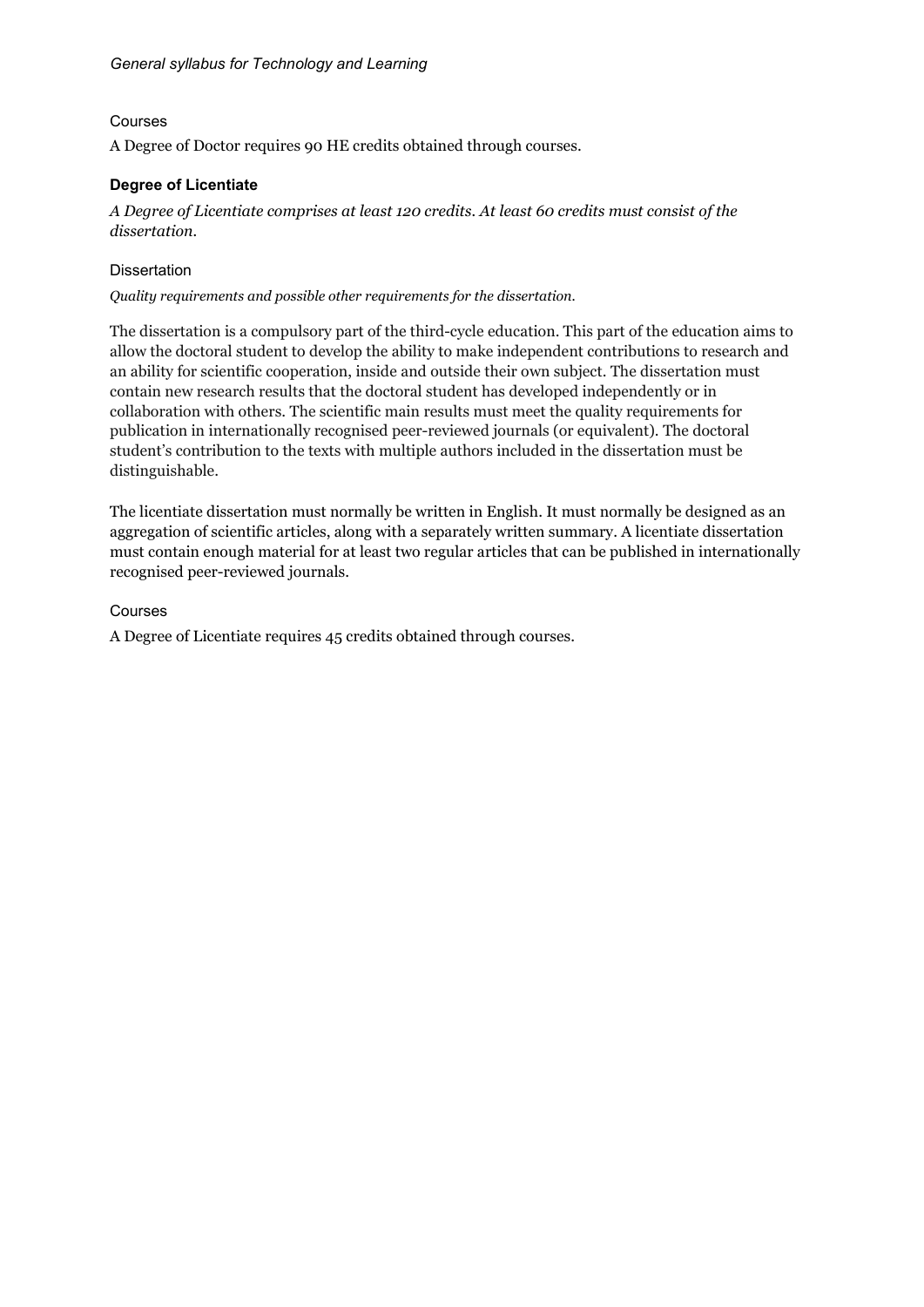#### *Appendix*

*Qualitative targets, including KTH's objectives, as per the Higher Education Ordinance (Appendix 2 – Qualifications Ordinance) for concretising the subject and information on how the education has been structured to help the doctoral student reach the targets.* 

## **Degree of Doctor**

| Objectives based on the<br><b>Higher Education</b><br>Ordinance, Annex 2-<br><b>Qualifications Ordinance</b><br>For a Degree of Doctor, the<br>doctoral student must                                | <b>Concretisation and</b><br>adaptation of targets to the<br>third-cycle subject area<br><b>Technology and Learning</b>                                                                                                                    | <b>Education elements that</b><br>promote attainment of the<br>intended learning<br>outcomes                                                                                                                                                                                                                         |
|-----------------------------------------------------------------------------------------------------------------------------------------------------------------------------------------------------|--------------------------------------------------------------------------------------------------------------------------------------------------------------------------------------------------------------------------------------------|----------------------------------------------------------------------------------------------------------------------------------------------------------------------------------------------------------------------------------------------------------------------------------------------------------------------|
| demonstrate broad knowledge<br>in and a systematic<br>understanding of the field of<br>research and deep and up-to-<br>date specialist knowledge in a<br>delimited part of the field of<br>research | Demonstrate broad knowledge in<br>and a systematic understanding of<br>the field Technology and<br>Learning and deep and up-to-date<br>specialist knowledge in the<br>delimited field of research that<br>concerns the thesis work itself. | Seminars within and between research<br>groups.<br>Complementary courses and advanced<br>courses.<br>Supervision.<br>Department-wide researcher and<br>doctoral student days.<br>Presentation of own research in<br>various contexts.<br>Halftime and 90% seminar.                                                   |
| demonstrate familiarity with<br>scientific methodology in<br>general and with the methods<br>of the specific research area in<br>particular                                                         | Demonstrate familiarity with<br>scientific methodology in general<br>and with the methods of<br><b>Technology and Learning in</b><br>particular.                                                                                           | Compulsory methodology course<br>(LF3011 Introduction to Research<br>Methods in Technology and Learning)<br>Advanced courses relating to research<br>skills.<br>Supervision.<br>Seminars within and between research<br>groups.<br>Presentation of own research in<br>various contexts.<br>Halftime and 90% seminar. |
| demonstrate skills in scientific<br>analysis and synthesis and<br>ability to independently and<br>critically consider and assess<br>new and complex phenomena,<br>questions and situations          | Demonstrate skills in scientific<br>analysis and synthesis and ability to<br>independently and critically<br>consider and assess new and<br>complex phenomena, questions and<br>situations within Technology and<br>Learning.              | Seminars within and between research<br>groups.<br>Complementary courses and advanced<br>courses.<br>Supervision.<br>Department-wide researcher and<br>doctoral student days.<br>Presentation of own research in<br>various contexts.<br>Halftime and 90% seminar.                                                   |
| demonstrate ability to<br>critically, independently,                                                                                                                                                | Demonstrate ability to critically,<br>independently, creatively and with                                                                                                                                                                   | Compulsory methodology course<br>(LF3011 Introduction to Research<br>Methods in Technology and Learning)                                                                                                                                                                                                             |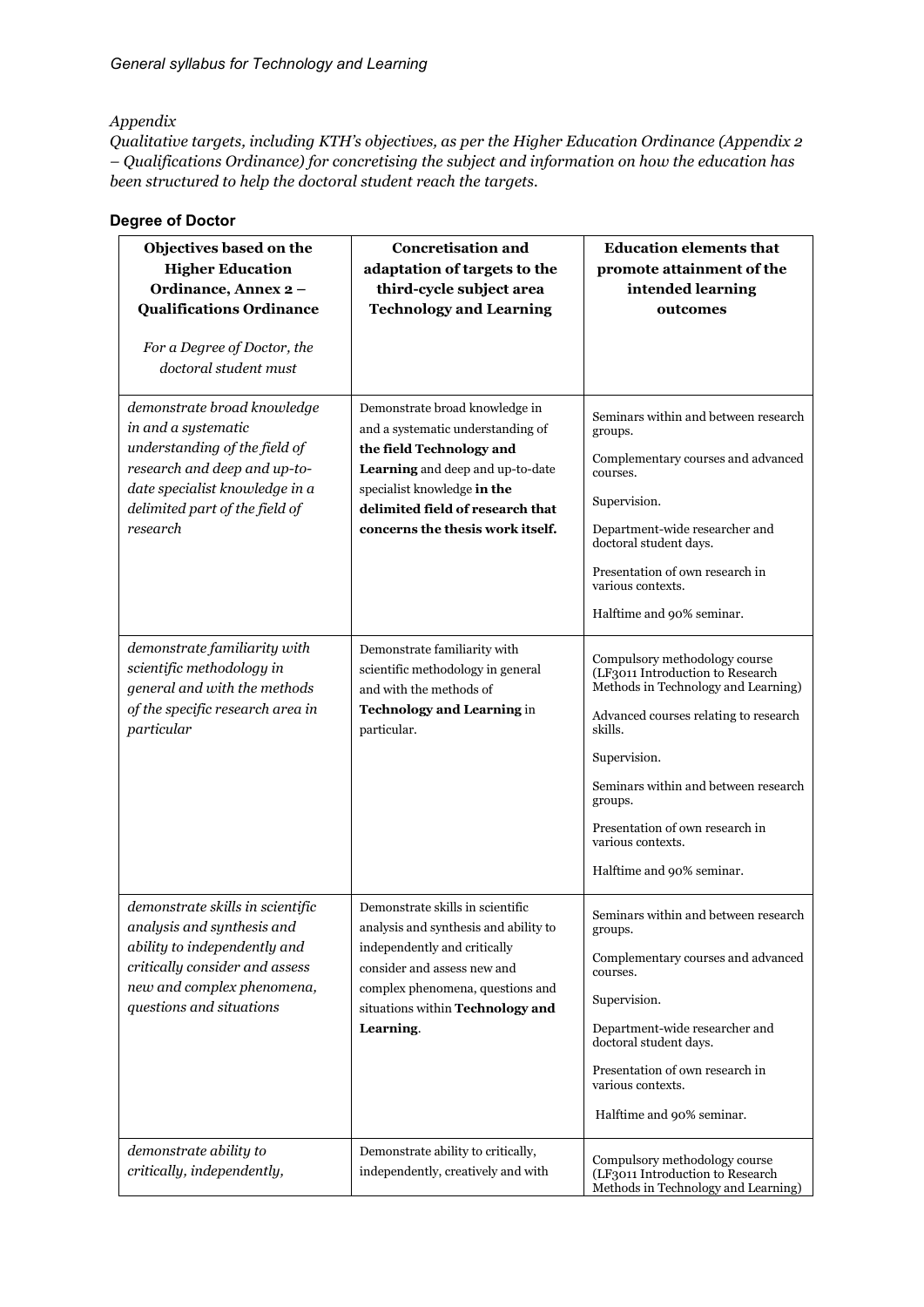| Objectives based on the<br><b>Higher Education</b><br>Ordinance, Annex 2-<br><b>Qualifications Ordinance</b><br>For a Degree of Doctor, the<br>doctoral student must                                                                                 | <b>Concretisation and</b><br>adaptation of targets to the<br>third-cycle subject area<br><b>Technology and Learning</b>                                                                                                                                                           | <b>Education elements that</b><br>promote attainment of the<br>intended learning<br>outcomes                                                                                                                                                                                                                                                                      |
|------------------------------------------------------------------------------------------------------------------------------------------------------------------------------------------------------------------------------------------------------|-----------------------------------------------------------------------------------------------------------------------------------------------------------------------------------------------------------------------------------------------------------------------------------|-------------------------------------------------------------------------------------------------------------------------------------------------------------------------------------------------------------------------------------------------------------------------------------------------------------------------------------------------------------------|
| creatively and with scientific<br>meticulousness identify and<br>formulate questions as well as<br>plan and conduct research and<br>other qualified tasks using<br>adequate methods within given<br>time frames and review and<br>evaluate such work | scientific meticulousness identify<br>and formulate questions relevant to<br>the field of Technology and<br>Learning as well as plan and<br>conduct research and other qualified<br>tasks using adequate methods<br>within given time frames and review<br>and evaluate such work | Advanced courses relating to research<br>skills.<br>Supervision.<br>Seminars within and between research<br>groups.<br>Annual follow-up together with the<br>supervisors and documentation of<br>attained learning outcomes in the<br>individual study plan.<br>Halftime and 90% seminar.                                                                         |
| write a thesis to demonstrate<br>their ability to make significant<br>contributions to knowledge<br>development through their own<br>research                                                                                                        | Write a thesis to demonstrate<br>their ability to make significant<br>contributions, through their<br>own research, to knowledge<br>development within the field of<br>Technology and Learning.                                                                                   | Supervision.<br>Complementary courses, advanced<br>courses and research skills<br>Seminars within and between research<br>groups.<br>Presentation of own research in<br>various contexts.<br>Halftime and 90% seminar.                                                                                                                                            |
| demonstrate ability in both<br>national and international<br>contexts, verbally and in<br>writing, to confidently present<br>and discuss research and<br>research findings in dialogue<br>with the scientific community<br>and society in general.   | Demonstrate ability in both national<br>and international contexts verbally<br>and in writing to with authority<br>present and discuss research and<br>research findings in dialogue with<br>the scientific community and society<br>in general.                                  | Courses relating to research skills<br>within scientific communication<br>(LS3107 Communicating Research<br>beyond the Academy, LS3104<br>Visualize your Science, DS3102<br>Writing Scientific Articles).<br>Supervision.<br>Seminars within and between research<br>groups.<br>Presentation of own research in<br>various contexts.<br>Halftime and 90% seminar. |
| demonstrate ability to identify<br>needs for further knowledge                                                                                                                                                                                       | Demonstrate ability to identify<br>needs for further knowledge.                                                                                                                                                                                                                   | Literature courses (both<br>complementary and advanced<br>courses) where doctoral students are<br>encouraged to search for relevant<br>literature.<br>Supervision.<br>Seminars within and between research<br>groups.<br>Annual follow-up together with the<br>supervisors and documentation of<br>attained learning outcomes in the                              |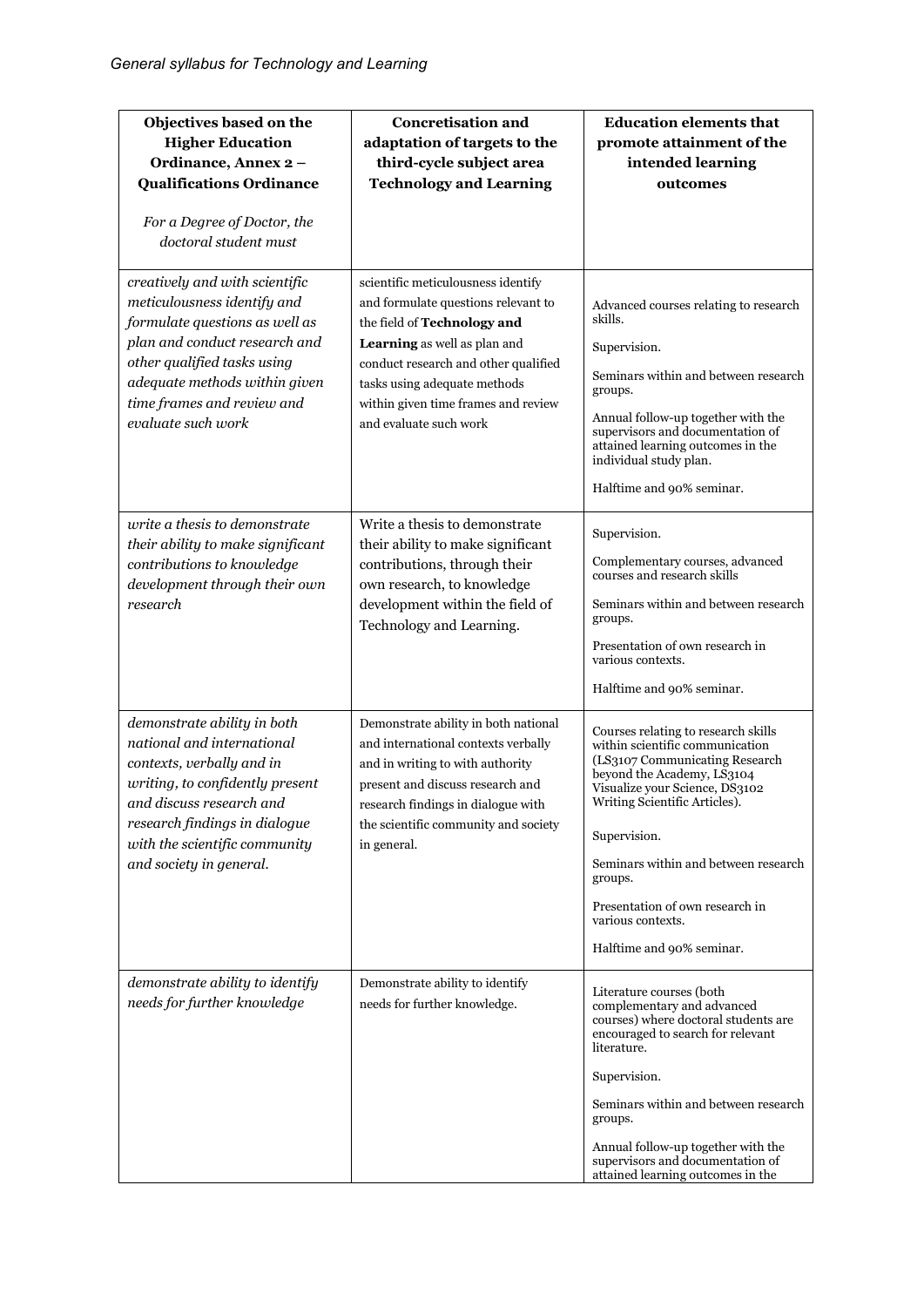| Objectives based on the<br><b>Higher Education</b><br>Ordinance, Annex 2-<br><b>Qualifications Ordinance</b><br>For a Degree of Doctor, the<br>doctoral student must                        | <b>Concretisation and</b><br>adaptation of targets to the<br>third-cycle subject area<br><b>Technology and Learning</b>                                                                  | <b>Education elements that</b><br>promote attainment of the<br>intended learning<br>outcomes                                                                                                                                                                                                                                                                                                                                                                                   |
|---------------------------------------------------------------------------------------------------------------------------------------------------------------------------------------------|------------------------------------------------------------------------------------------------------------------------------------------------------------------------------------------|--------------------------------------------------------------------------------------------------------------------------------------------------------------------------------------------------------------------------------------------------------------------------------------------------------------------------------------------------------------------------------------------------------------------------------------------------------------------------------|
|                                                                                                                                                                                             |                                                                                                                                                                                          |                                                                                                                                                                                                                                                                                                                                                                                                                                                                                |
|                                                                                                                                                                                             |                                                                                                                                                                                          | individual study plan.                                                                                                                                                                                                                                                                                                                                                                                                                                                         |
|                                                                                                                                                                                             |                                                                                                                                                                                          | Halftime and 90% seminar.                                                                                                                                                                                                                                                                                                                                                                                                                                                      |
| demonstrate ability, both in<br>research and education and in<br>other qualified professional<br>contexts, to contribute to<br>society's development and<br>support the learning of others. | Demonstrate ability, both in<br>research and education and in other<br>qualified professional contexts, to<br>contribute to society's development<br>and support the learning of others. | Supervision.<br>Courses focusing on communication<br>and teaching (LH3000 Basic<br>Communication and Teaching, LS3107<br>Communicating Research beyond the<br>Academy)<br>Seminars within and between research<br>groups.<br>Presentation of own research in<br>various contexts.                                                                                                                                                                                              |
| demonstrate intellectual<br>independence and scientific<br>integrity as well as the ability<br>to make ethical research<br>assessments                                                      | Demonstrate intellectual<br>independence and scientific integrity<br>as well as the ability to make ethical<br>research assessments.                                                     | Compulsory methodology course<br>(LF3011 Introduction to Research<br>Methods in Technology and Learning).<br>Courses relating to advanced research<br>skills which clearly feature elements of<br>research ethics (1N5115 Introduction<br>to Research Ethics, LF3008 Interview<br>as Qualitative Research Method).<br>Supervision.<br>Seminars within and between research<br>groups.<br>Department-wide researcher and<br>doctoral student days.<br>Halftime and 90% seminar. |
| demonstrate a profound insight<br>into the possibilities and<br>limitations of the discipline, its<br>societal role and the<br>responsibility people bear for<br>how it is used             | Demonstrate a profound insight into<br>the possibilities and limitations of<br>the discipline, its societal role and<br>the responsibility people bear for<br>how it is used.            | Compulsory methodology course<br>(LF3011 Introduction to Research<br>Methods in Technology and Learning).<br>Complementary courses and advanced<br>courses.<br>Supervision.<br>Seminars within and between research<br>groups.<br>Department-wide researcher and<br>doctoral student days.<br>Halftime and 90% seminar.                                                                                                                                                        |
| (KTH's objectives for MHU)<br>demonstrate knowledge of, and<br>an ability to make relevant<br>environmental and ethical                                                                     | Demonstrate knowledge of and<br>ability to assess for example<br>environmental or ethical questions<br>so that they after the awarding of the                                            | Supervision.<br>Seminars within and between research<br>groups.<br>Department-wide researcher and                                                                                                                                                                                                                                                                                                                                                                              |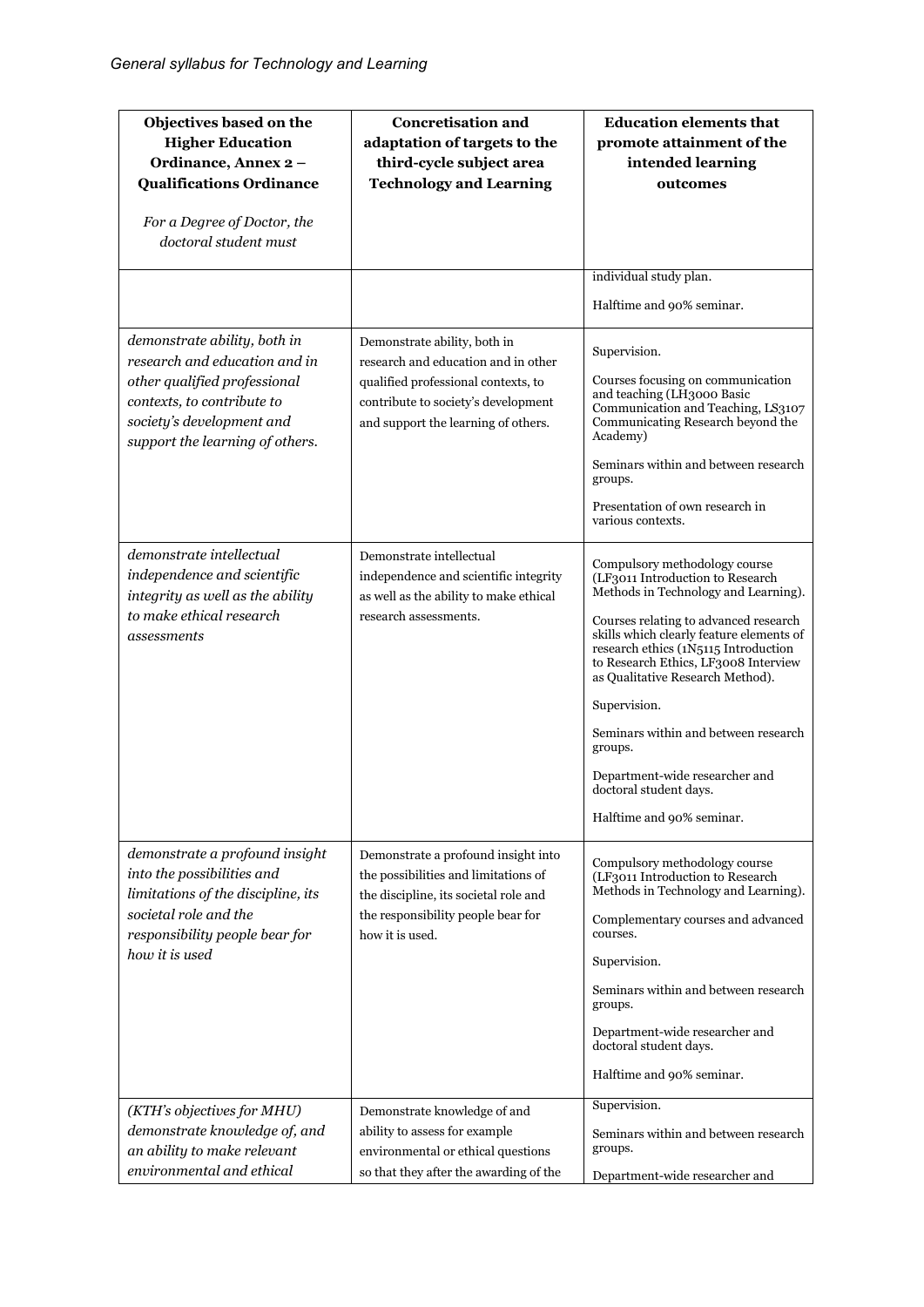| Objectives based on the<br><b>Higher Education</b><br>Ordinance, Annex 2 -<br><b>Qualifications Ordinance</b> | <b>Concretisation and</b><br>adaptation of targets to the<br>third-cycle subject area<br><b>Technology and Learning</b> | <b>Education elements that</b><br>promote attainment of the<br>intended learning<br>outcomes         |
|---------------------------------------------------------------------------------------------------------------|-------------------------------------------------------------------------------------------------------------------------|------------------------------------------------------------------------------------------------------|
| For a Degree of Doctor, the<br>doctoral student must                                                          |                                                                                                                         |                                                                                                      |
| assessments in order to be able<br>to contribute to sustainable<br>societal development.                      | degree can contribute to sustainable<br>development of society.                                                         | doctoral student days with special<br>focus on sustainable development.<br>Halftime and 90% seminar. |

## **Degree of Licentiate**

| Objectives based on the<br><b>Higher Education</b><br>Ordinance, Annex 2-<br><b>Qualifications Ordinance</b><br>For a Degree of Licentiate, the<br>doctoral student must                                                                                                                                                                                                                                   | <b>Concretisation and</b><br>adaptation of targets to<br>thethird-cycle subject<br>areaTechnology and<br>Learning                                                                                                                                                                                                                                                                                                | Programme elements that<br>promote goal attainment                                                                                                                                                                                                                                                                                                                             |
|------------------------------------------------------------------------------------------------------------------------------------------------------------------------------------------------------------------------------------------------------------------------------------------------------------------------------------------------------------------------------------------------------------|------------------------------------------------------------------------------------------------------------------------------------------------------------------------------------------------------------------------------------------------------------------------------------------------------------------------------------------------------------------------------------------------------------------|--------------------------------------------------------------------------------------------------------------------------------------------------------------------------------------------------------------------------------------------------------------------------------------------------------------------------------------------------------------------------------|
| demonstrate knowledge and<br>understanding within the<br>research field, including<br>current specialist knowledge<br>within a part thereof, as well as<br>advanced knowledge of general<br>scientific methods and the<br>methods of the specific research<br>field in particular                                                                                                                          | Demonstrate broad knowledge in<br>and a systematic understanding of<br>the field Technology and<br>Learning and deep and up-to-date<br>specialist knowledge in the<br>delimited field of research that<br>concerns the thesis work itself.<br>Demonstrate familiarity with<br>scientific methodology in general<br>and with the methods of<br><b>Technology and Learning in</b><br>particular.                   | Seminars within and between research<br>groups.<br>Complementary courses and advanced<br>courses.<br>Supervision.<br>Department-wide researcher and<br>doctoral student days.<br>Presentation of own research in<br>various contexts.<br>90% seminar.                                                                                                                          |
| demonstrate ability to<br>critically, independently,<br>creatively and with scientific<br>meticulousness identify and<br>formulate questions as well as<br>plan and conduct limited<br>research and other qualified<br>tasks using adequate methods<br>within given time frames,<br>thereby contributing to<br>knowledge development, and<br>review and evaluate such work.<br>demonstrate ability in both | Demonstrate the ability to critically,<br>independently, creatively and with<br>scientific meticulousness identify<br>and formulate questions as well as<br>plan and conduct research and other<br>qualified tasks using adequate<br>methods within given time frames,<br>thereby contributing to knowledge<br>development within the field of<br>technology and learning, and review<br>and evaluate such work. | Methodology course (LF3011<br>Introduction to Research Methods in<br>Technology and Learning).<br>Advanced courses relating to research<br>skills.<br>Supervision.<br>Seminars within and between research<br>groups.<br>Annual follow-up together with the<br>supervisors and documentation of<br>attained learning outcomes in the<br>individual study plan.<br>90% seminar. |
| national and international<br>contexts, verbally and in<br>writing, to clearly present and                                                                                                                                                                                                                                                                                                                 | Demonstrate ability in both national<br>and international contexts, verbally<br>and in writing, to clearly present and<br>discuss research and research                                                                                                                                                                                                                                                          | Courses relating to research skills<br>within scientific communication<br>(LS3107 Communicating Research<br>beyond the Academy, LS3104<br>Visualize your Science, DS3102                                                                                                                                                                                                       |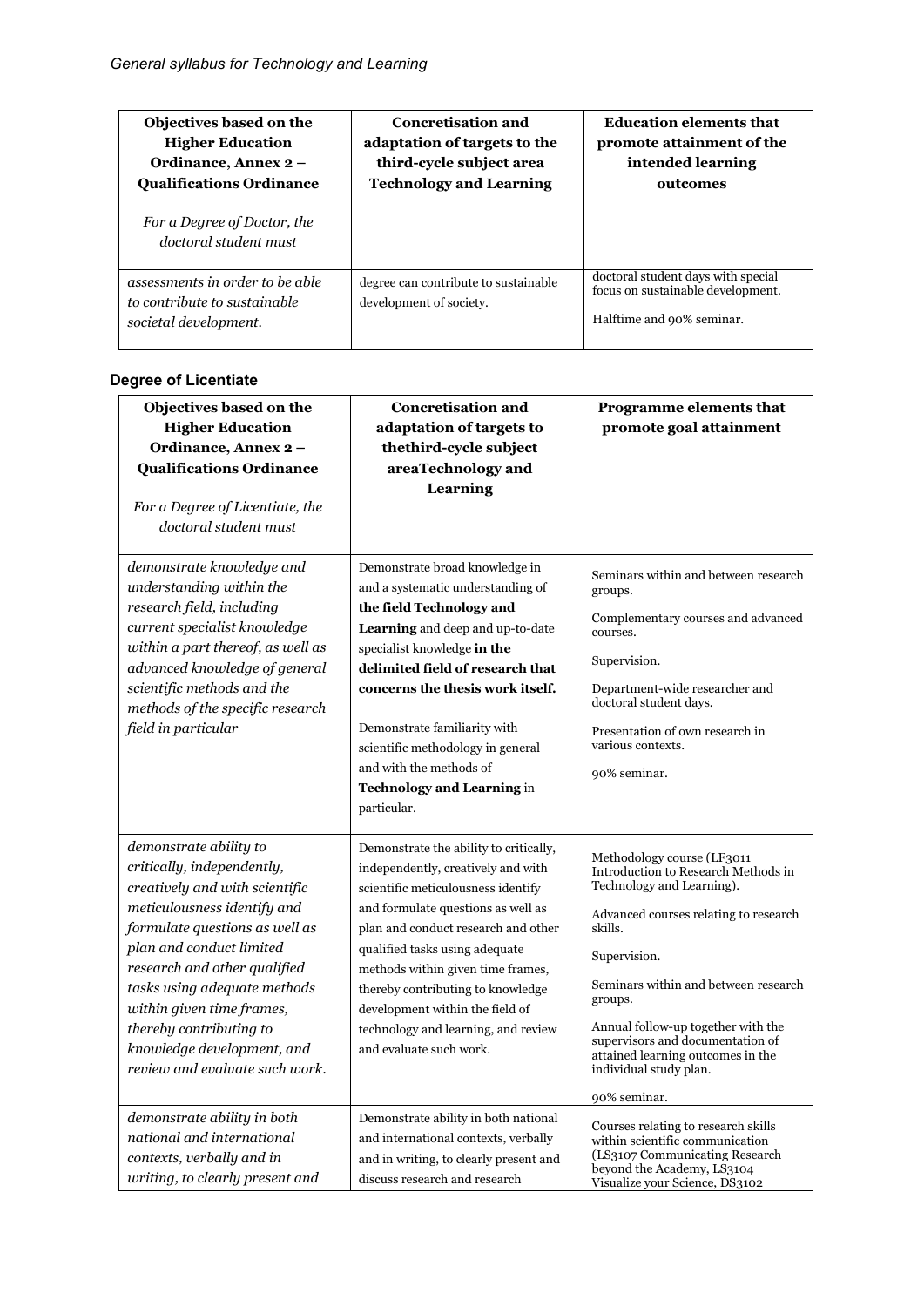| Objectives based on the<br><b>Higher Education</b><br>Ordinance, Annex 2-<br><b>Qualifications Ordinance</b><br>For a Degree of Licentiate, the<br>doctoral student must     | <b>Concretisation and</b><br>adaptation of targets to<br>thethird-cycle subject<br>areaTechnology and<br>Learning                                                                                                            | Programme elements that<br>promote goal attainment                                                                                                                                                                                                                                                                                                   |
|------------------------------------------------------------------------------------------------------------------------------------------------------------------------------|------------------------------------------------------------------------------------------------------------------------------------------------------------------------------------------------------------------------------|------------------------------------------------------------------------------------------------------------------------------------------------------------------------------------------------------------------------------------------------------------------------------------------------------------------------------------------------------|
| discuss research and research<br>findings in dialogue with the<br>scientific community and<br>society in general                                                             | findings in dialogue with the<br>scientific community and society in<br>general.                                                                                                                                             | Writing Scientific Articles).<br>Supervision.<br>Seminars within and between research<br>groups.<br>Presentation of own research in<br>various contexts.<br>90% seminar.                                                                                                                                                                             |
| demonstrate such skills as are<br>required to independently<br>participate in research and<br>development work and to work<br>independently in other qualified<br>activities | Demonstrate such skills as are<br>required to independently<br>participate in research and<br>development work within the<br>field of technology and learning<br>and to work independently in<br>other qualified activities. | Compulsory methodology course<br>(LF3011 Introduction to Research<br>Methods in Technology and Learning).<br>Complementary courses and advanced<br>courses.<br>Supervision.<br>Seminars within and between research<br>groups.<br>Department-wide researcher and<br>doctoral student days.<br>90% seminar.                                           |
| demonstrate the ability to make<br>research ethical assessments in<br>their own research.                                                                                    | Demonstrate the ability to make<br>research ethical assessments in<br>their own research.                                                                                                                                    | Courses relating to advanced research<br>skills which clearly feature elements of<br>research ethics (1N5115 Introduction<br>to Research Ethics, LF3008 Interview<br>as Qualitative Research Method).<br>Supervision.<br>Seminars within and between research<br>groups.<br>Department-wide researcher and<br>doctoral student days.<br>90% seminar. |
| demonstrate an insight into the<br>possibilities and limitations of<br>the discipline, its role in society<br>and the responsibility people<br>bear for how it is used       | Demonstrate an insight into the<br>possibilities and limitations of<br>the discipline, its role in society<br>and the responsibility people<br>bear for how it is used.                                                      | Compulsory methodology course<br>(LF3011 Introduction to Research<br>Methods in Technology and Learning).<br>Complementary courses and advanced<br>courses.<br>Supervision.<br>Seminars within and between research<br>groups.<br>Department-wide researcher and<br>doctoral student days.<br>90% seminar.                                           |